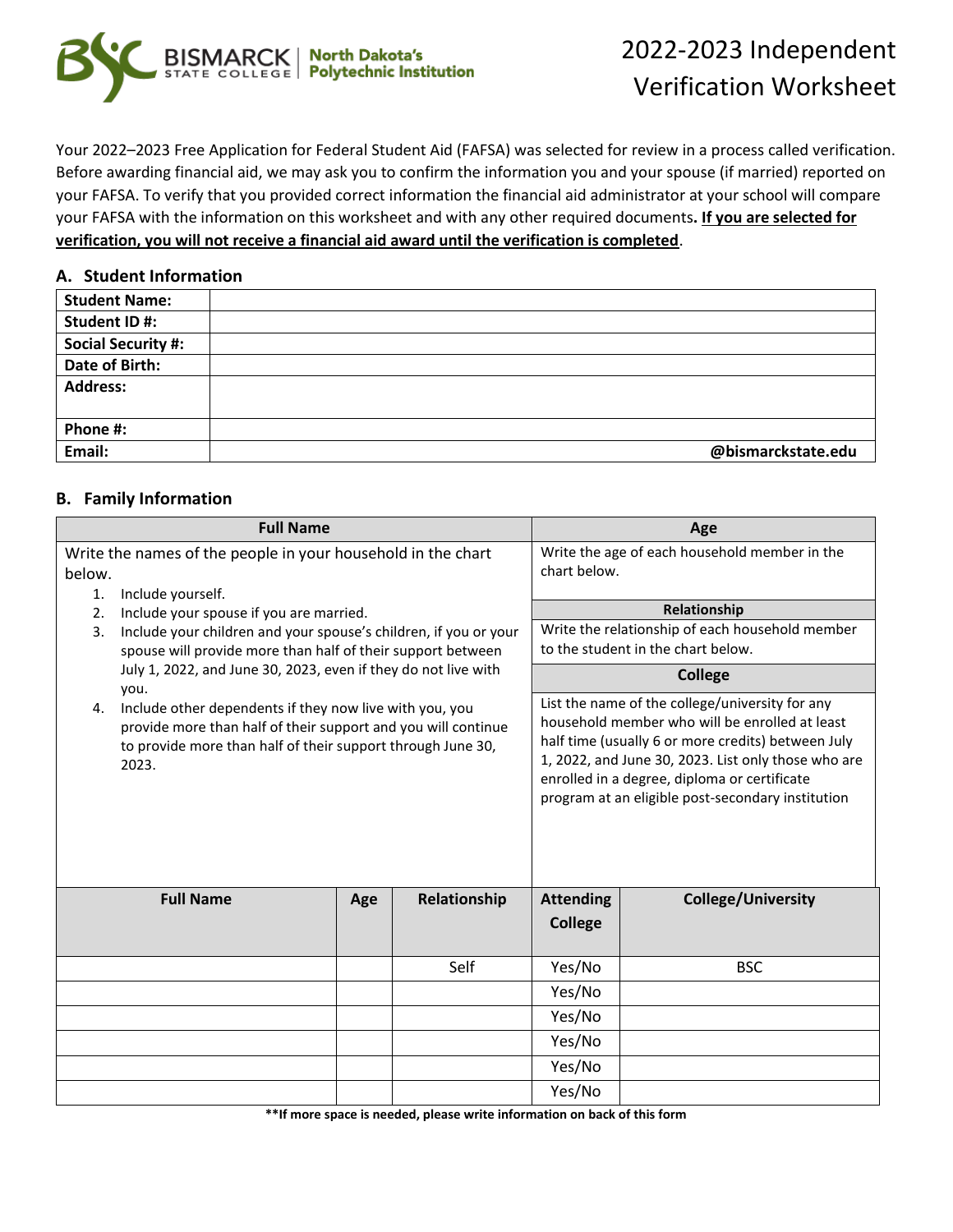# **C. Student (and Spouse, if married) 2020 Tax Filing Status**

| <b>STUDENT/SPOUSE</b> (If Married)                                                                                                                  |                           |  |
|-----------------------------------------------------------------------------------------------------------------------------------------------------|---------------------------|--|
| If you Filed 2020 Taxes with IRS (Select one box only):                                                                                             |                           |  |
| I/We used the IRS data retrieval tool on my FAFSA                                                                                                   |                           |  |
| I/We did not use the IRS date retrieval tool initially but have now made corrections to my FAFSA using that process.                                |                           |  |
| <b>Date Correction Made to FAFSA:</b>                                                                                                               |                           |  |
| I/We have included an official 2020 IRS Tax Return Transcript or <b>Signed</b> copy of 2020 Income Tax Return                                       |                           |  |
| (1040 & schedule 1, 2 and/or 3) with the worksheet.                                                                                                 |                           |  |
| **If filing status of married filing separate, include both student and spouses 2020 IRS Tax Return Transcript                                      |                           |  |
| or Signed copy of 2020 Income Tax Return                                                                                                            |                           |  |
| **If married after 2020 tax filing year, include both student and spouse 2020 IRS Tax Return Transcript or signed<br>copy of 2020 Income Tax Return |                           |  |
| I/We filed Amended Taxes and have include the following items with this worksheet:                                                                  |                           |  |
| 2020 Signed 1040X                                                                                                                                   |                           |  |
| 2020 IRS Tax Return Transcript or <b>Signed</b> copy of 2020 Income Tax Return (1040 & schedule 1, 2 and/or 3)                                      |                           |  |
|                                                                                                                                                     |                           |  |
| If you DID NOT FILE 2020 Taxes with IRS (Select one box only):                                                                                      |                           |  |
| Student was not employed and did not have income and am not required to file 2020 Tax Return. Student has                                           |                           |  |
| Included with form 2020 IRS Non-Tax Filing Letter. *See last page of form for Non-Tax Filing Letter directions.                                     |                           |  |
| Student was employed and had income, but am not required to file a 2020 Tax Return (complete form below                                             |                           |  |
| and attached W-2's). Student has included with form 2020 IRS Non-Tax Filing Letter.                                                                 |                           |  |
| *See last page of form for Non-Tax Filing Letter directions.                                                                                        |                           |  |
| Spouse was not employed and did not have income and not required to file 2020 Tax Return. Spouse has                                                |                           |  |
| included with form 2020 IRS Non-Tax Filing Letter.                                                                                                  |                           |  |
| *See last page of form for Non-Tax Filing Letter directions.                                                                                        |                           |  |
| Spouse was employed and had income, but not required to file a 2020 Tax Return (complete form below and                                             |                           |  |
| attach W-2's). Spouse has included with form 2020 IRS Non-Tax Filing Letter.                                                                        |                           |  |
| *See last page of form for Non-Tax Filing Letter directions.                                                                                        |                           |  |
| <b>Employer</b>                                                                                                                                     | <b>Amount Earned 2020</b> |  |
|                                                                                                                                                     | \$                        |  |
|                                                                                                                                                     |                           |  |
| \$                                                                                                                                                  |                           |  |
|                                                                                                                                                     |                           |  |
| \$                                                                                                                                                  |                           |  |
|                                                                                                                                                     |                           |  |
| \$                                                                                                                                                  |                           |  |
|                                                                                                                                                     |                           |  |

| 2020 Federal Income Tax Filing Requirements                                                 |                       |  |
|---------------------------------------------------------------------------------------------|-----------------------|--|
| For most people, a tax return must be filed with the IRS if their 2020 income was at least: |                       |  |
| <b>Single</b>                                                                               | \$12,400 Gross Income |  |
| Married - filing joint return                                                               | \$24,800 Gross Income |  |
| Married - filing separately                                                                 | \$5 Gross Income      |  |
| <b>Head of Household</b>                                                                    | \$18,650 Gross Income |  |
| Qualifying widow(er) with dependent                                                         | \$24,800 Gross Income |  |
| Tax filing requirements may be found in the IRS Form 1040 instruction book.                 |                       |  |
| The amounts listed are for individuals under the age of 65.                                 |                       |  |
| See www.irs.gov for additional information                                                  |                       |  |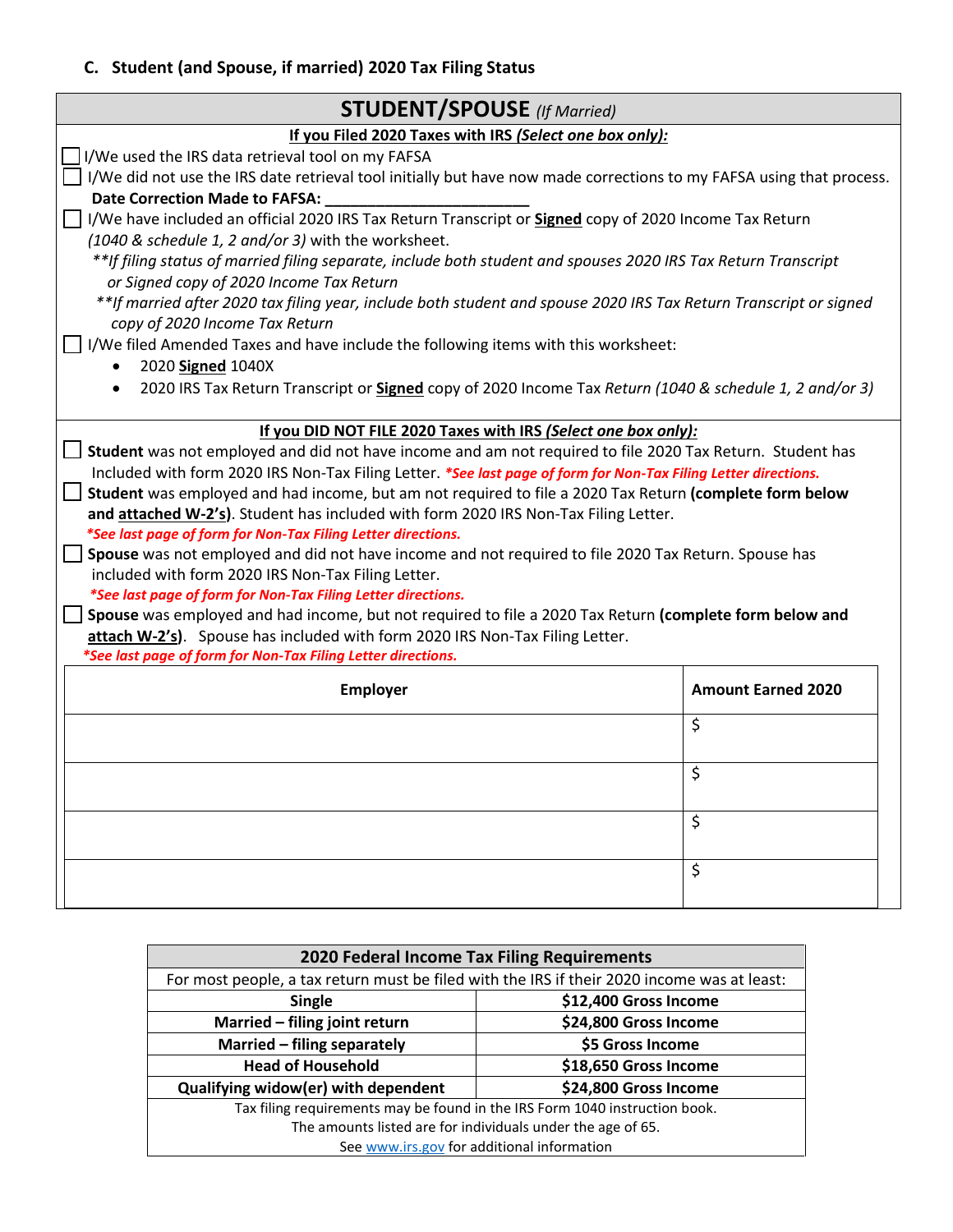## **D. Student/Spouse** *(if married)* **Additional Financial Information**

- 1. In 2020 did you (and/or spouse, if married) Receive child support because of divorce, separation, or legal requirements? ◯ Yes (complete chart below) ◯ No
- *2.* In 2020 did you (and/or spouse, if married) Pay child support because of divorce, separation, or legal requirements?  $\Box$  Yes (complete chart below)  $\Box$  No

**\*\*If yes to questions 2 and/or 3, please complete the form and** *attach proof of child support Received/Paid for 2020* **(Child Support Enforcement Printout)** 

| <b>Name of Person</b><br>Who Paid Child<br><b>Support</b> | Name of Person<br>Who Received<br><b>Child Support</b> | <b>Name of Child for</b><br><b>Whom Child</b><br><b>Support was Paid</b> | Age of Child for<br><b>Whom Child</b><br><b>Support was Paid</b> | Amount of<br><b>Child Support</b><br><b>Paid in 2020</b> | <b>Amount of Child</b><br><b>Support</b><br>Received in 2020 |
|-----------------------------------------------------------|--------------------------------------------------------|--------------------------------------------------------------------------|------------------------------------------------------------------|----------------------------------------------------------|--------------------------------------------------------------|
|                                                           |                                                        |                                                                          |                                                                  |                                                          |                                                              |
|                                                           |                                                        |                                                                          |                                                                  |                                                          |                                                              |

*\*\*If more space is needed, please write information on the back of this form*

### **E: Signatures:**

### *I certify that all the information reported on this worksheet is complete and correct.*

| *Requires physical signature. Unsigned forms or those with digital /electronic/typed signatures will be returned. |       |
|-------------------------------------------------------------------------------------------------------------------|-------|
| <b>Student Signature:</b>                                                                                         | Date: |
|                                                                                                                   |       |
| <b>Spouse Signature:</b>                                                                                          | Date: |
| (If applicable)                                                                                                   |       |

| **Warning: If you purposely give false | <b>Bismarck State College Financial Aid Office</b> |
|----------------------------------------|----------------------------------------------------|
|                                        | Mail: PO Box 5587, Bismarck, ND 58506              |
| or misleading information on this      | Drop Off: 1500 Edwards Ave, Schafer Hall, Room 138 |
| worksheet, you may be fined, be        | Email: bsc.financialaid@bismarckstate.edu          |
| sentenced to jail, or both.            | Fax: 701-224-2402                                  |
|                                        | Phone: 701-224-5494                                |
|                                        |                                                    |